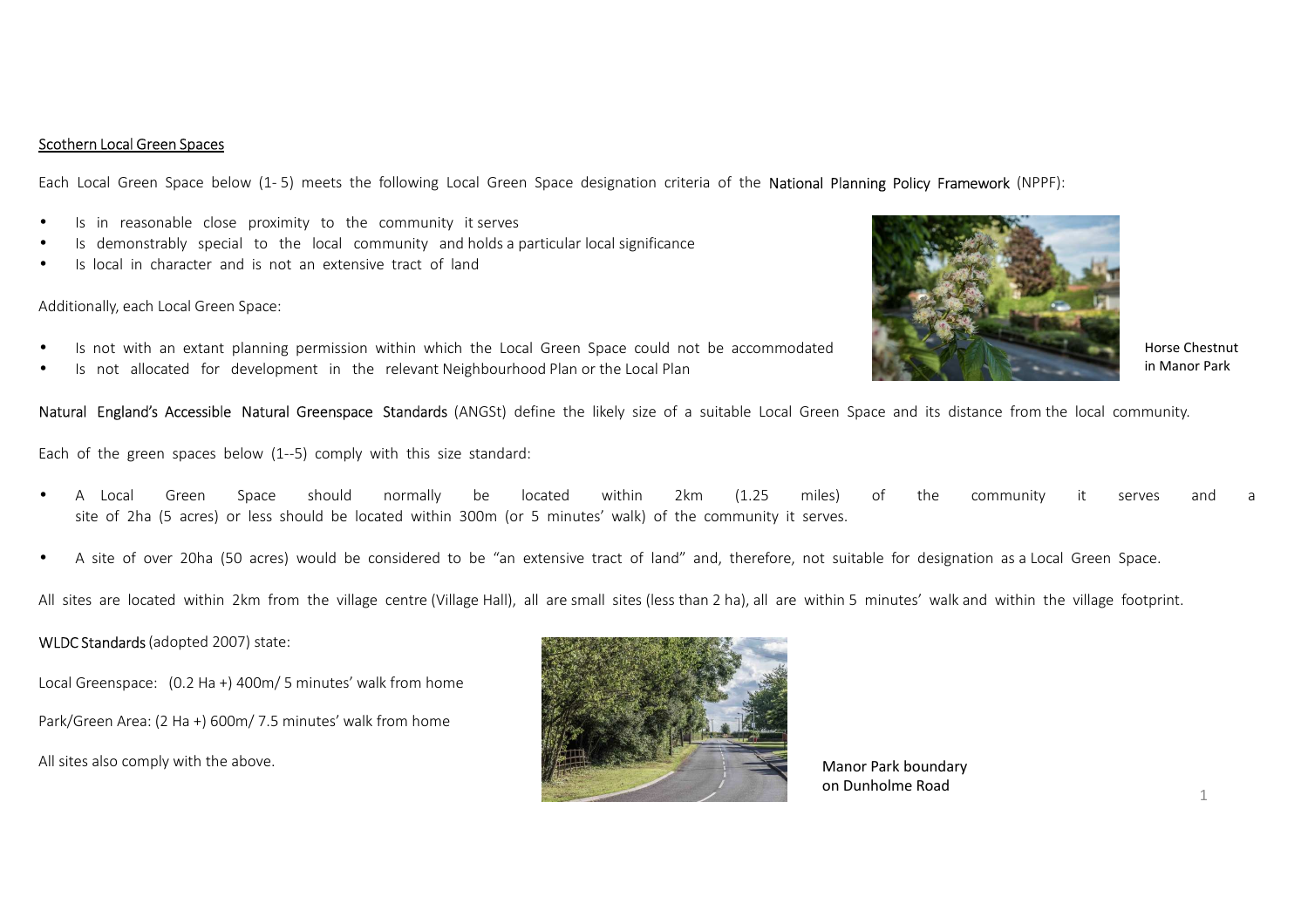

- 1. Village Hall Playing Fields
- 2. Grange Park
- 3. Removed
- 4. Bottle & Glass Beer Garden
- 5. Heathlea Greens

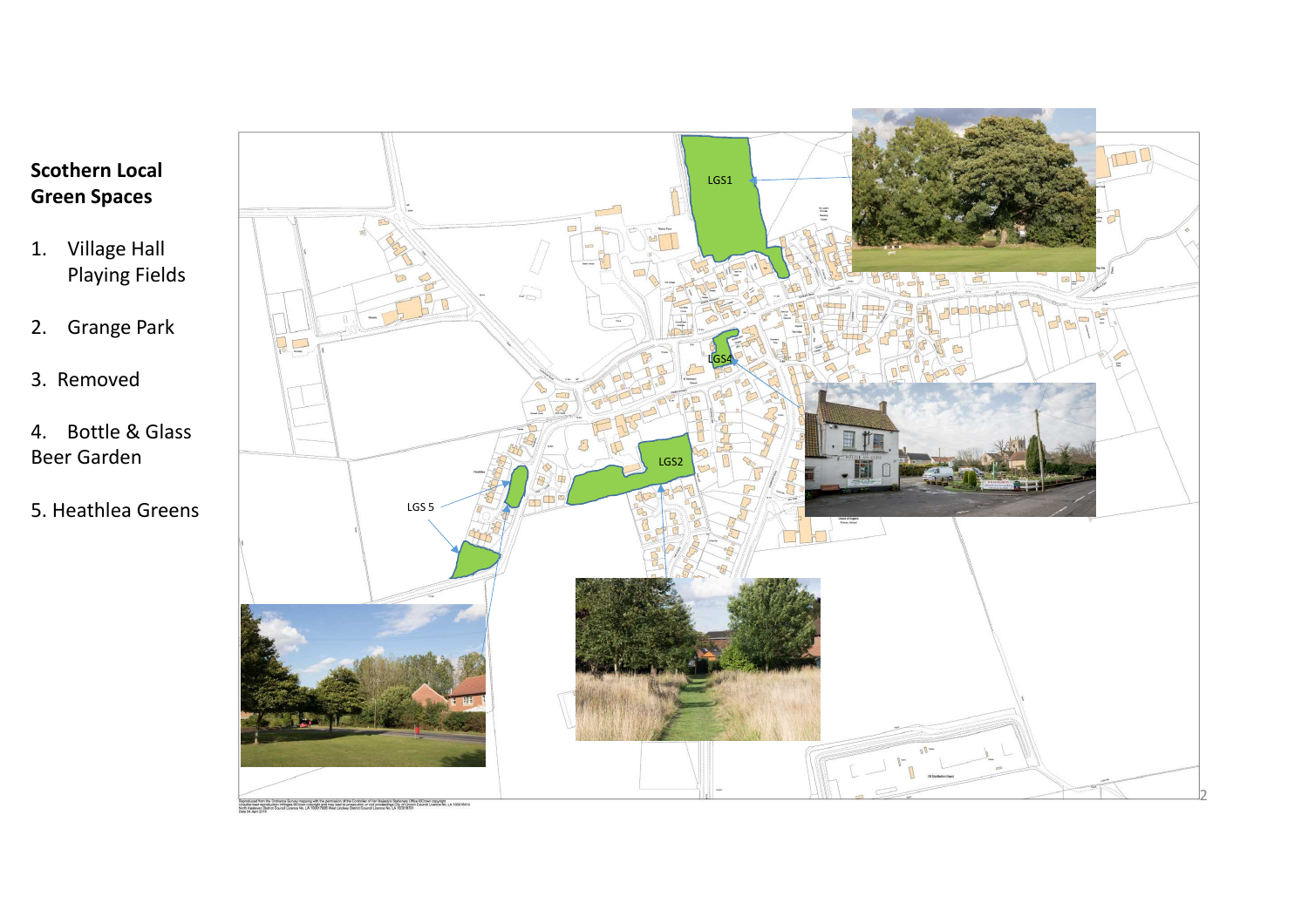| <b>Name/Location</b>                                                                  | <b>Description</b>                                                                                                                                                                                                                                                                                                                                                                                                                                                                                                                          | <b>Local Value</b>                                                                                                                                          | Landscape                                                                                      | <b>Historical</b>                                                                                                                        | <b>Recreational</b>                                                                                                                     | <b>Wildlife</b>                                                                                                                  | Why is it special?                                                                                                                                                                                                                                                                                    |
|---------------------------------------------------------------------------------------|---------------------------------------------------------------------------------------------------------------------------------------------------------------------------------------------------------------------------------------------------------------------------------------------------------------------------------------------------------------------------------------------------------------------------------------------------------------------------------------------------------------------------------------------|-------------------------------------------------------------------------------------------------------------------------------------------------------------|------------------------------------------------------------------------------------------------|------------------------------------------------------------------------------------------------------------------------------------------|-----------------------------------------------------------------------------------------------------------------------------------------|----------------------------------------------------------------------------------------------------------------------------------|-------------------------------------------------------------------------------------------------------------------------------------------------------------------------------------------------------------------------------------------------------------------------------------------------------|
| <b>Village Hall</b><br>Playing/<br><b>Recreation Field</b><br>Approx. 1.3<br>hectares | To the north of the Village Hall.<br>Surrounded by mature trees and a<br>valued local facility. Contributes to<br>health and wellbeing of users and<br>observers. Houses on School<br>Crescent back onto this field which<br>leads on to open fields.                                                                                                                                                                                                                                                                                       | Community facility:<br>cricket & football teams.<br>Used every weekend<br>throughout the year.<br>People regularly walk<br>through and around this<br>area. | Maintained as<br>recreation field,<br>surrounded by<br>agricultural land<br>and mature trees.  | Part of the open<br>field system prior<br>to the Enclosure<br>of the Parish in<br>1766. Remained<br>an agricultural<br>field until 1964. | Cricket, football,<br>children's play<br>area, tennis court.                                                                            | Trees and<br>hedgerows around<br>the field are a<br>haven for wildlife.<br>Fieldpaths cross<br>and run adjacent to<br>this area. | Sense of space and<br>beauty for those<br>overlooking. Essential<br>recreational space.<br>Provides a physical and<br>visual connection with<br>the surrounding<br>landscape, reinforcing<br>the rural nature of the<br>village.                                                                      |
| <b>Grange Park</b><br>Approx. 0.9<br>hectares                                         | Behind houses on Cade Close,<br>Church Street and The Alders.<br>Grange Park is an area of<br>approximately two acres of poor<br>quality agricultural land. It came<br>into the ownership of the Parish<br>Council as part of a planning<br>requirement when the housing<br>development known as Church<br>Grange off Sudbrooke Road was<br>proposed in 1992. The sum of<br>£10,000 came with the land and<br>this money was invested so that the<br>interest could be used to meet the<br>costs of developing and maintaining<br>the Park. | Sense of space and<br>beauty. Used as a<br>community space for<br>occasions like our<br>Jubilee celebrations.                                               | Park with mature<br>trees, wild flowers<br>and hedges - see<br>page 5 for more<br>information. |                                                                                                                                          | Local fieldpaths<br>join and pass<br>through. Benches<br>have been<br>provided and<br>residents use the<br>Park throughout<br>the year. | Wild meadow area<br>has been created.<br>Hedgerows on<br>some boundaries -<br>see page 5 for<br>more information.<br>Many areas  | Gifted to the village as<br>part of developments it<br>is now essential for the<br>wellbeing of many<br>residents. Run by<br>volunteers, this is a<br>haven for wildlife and is<br>complemented by the<br>addition of wildflower<br>meadows and creates<br>an idyllic space in this<br>rural village. |
| <b>Manor Park</b><br>(Paddock)                                                        | This space has been removed from<br>the list of LGS for numerous<br>reasons, including WLDCs assertion<br>that it is too large to be considered.                                                                                                                                                                                                                                                                                                                                                                                            |                                                                                                                                                             |                                                                                                |                                                                                                                                          |                                                                                                                                         |                                                                                                                                  |                                                                                                                                                                                                                                                                                                       |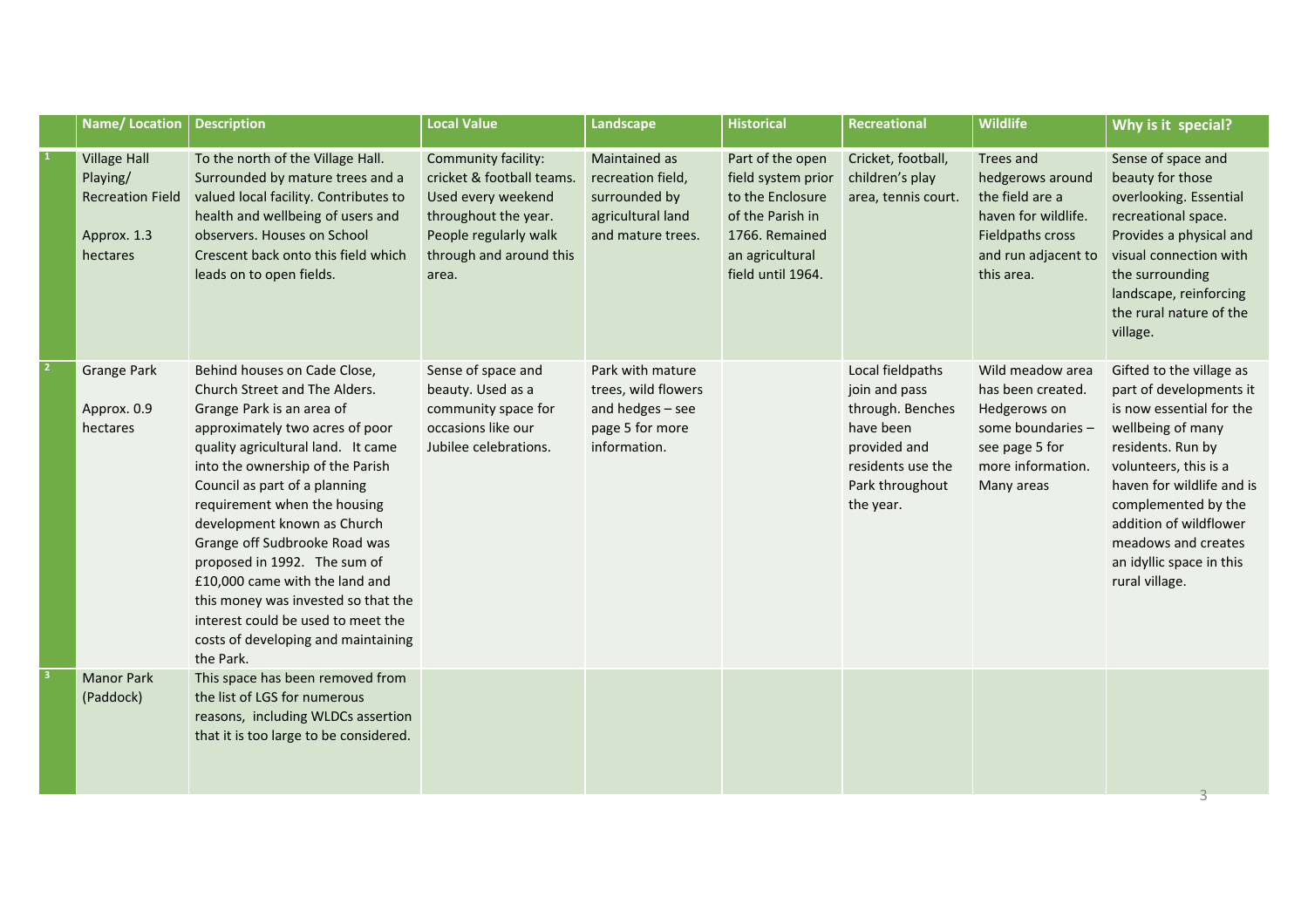| <b>Name/Location</b>                                             | <b>Description</b>                                                                                                                                                                                                                                                                                                                          | <b>Local Value</b>                                                                                                                                                                          | Landscape                                                                                              | <b>Historical</b>                                          | Recreational                                                                                                      | Wildlife                                                                                | Why is it special?                                                                                                                                                         |
|------------------------------------------------------------------|---------------------------------------------------------------------------------------------------------------------------------------------------------------------------------------------------------------------------------------------------------------------------------------------------------------------------------------------|---------------------------------------------------------------------------------------------------------------------------------------------------------------------------------------------|--------------------------------------------------------------------------------------------------------|------------------------------------------------------------|-------------------------------------------------------------------------------------------------------------------|-----------------------------------------------------------------------------------------|----------------------------------------------------------------------------------------------------------------------------------------------------------------------------|
| Bottle & Glass<br>Garden<br>Approx. 0.1<br>hectares              | Privately owned, adjacent to the<br>Bottle & Glass Public House, Whilst<br>this garden is predominantly used<br>by customers of the Bottle & Glass,<br>it is an important area for village<br>residents because of it's central site<br>and well maintained planting. This<br>softens the appearance of a<br>concreted section of the Beck. | Community space<br>used for fetes such<br>as fundraising for<br>St. Germain's.<br>Central open space<br>in the village<br>between St.<br>Germain's<br>churchyard and the<br>Bottle & Glass. | Planted garden with<br>lawn, bounded to<br>the north by the<br>Beck.                                   | The last substantial<br>part of original<br>Village Green. | Benches year round<br>and the landlord<br>often provides<br>children's play<br>equipment in the<br>summer months. | Mature<br>hedgerows<br>surround the<br>garden<br>providing an<br>oasis for<br>wildlife. | It establishes the village<br>centre. Reminds us of<br>the more open nature<br>of Scothern. In contrast<br>with the more enclosed<br>nature of the<br>surrounding streets. |
| <b>Heathlea Greens</b><br>Approx. 0.2<br>hectares if<br>combined | Houses to the west. Two pieces of<br>open land which are visible to most<br>residents of Heath Lea housing and<br>to some in Cade Close.                                                                                                                                                                                                    | Sense of space near<br>affordable homes.<br>Some of the<br>residents here are<br>housebound and so<br>value the views.                                                                      | Mowed greens with<br>mature trees.<br>Hedgerows at the<br>boundaries of the<br>most westerly<br>piece. |                                                            | Children from<br>houses nearby use<br>this to play.                                                               | Trees used by<br>birds and<br>hedgerows full<br>of flora and<br>fauna.                  | The northern section<br>provides a strong village<br>green feel with<br>development on three<br>sides. The open land to<br>the south provides a                            |
|                                                                  |                                                                                                                                                                                                                                                                                                                                             |                                                                                                                                                                                             |                                                                                                        |                                                            |                                                                                                                   |                                                                                         | visibility for road traffic<br>as they approach the<br>village as well as a lovely                                                                                         |



Verge on Dunholme Road

approach.